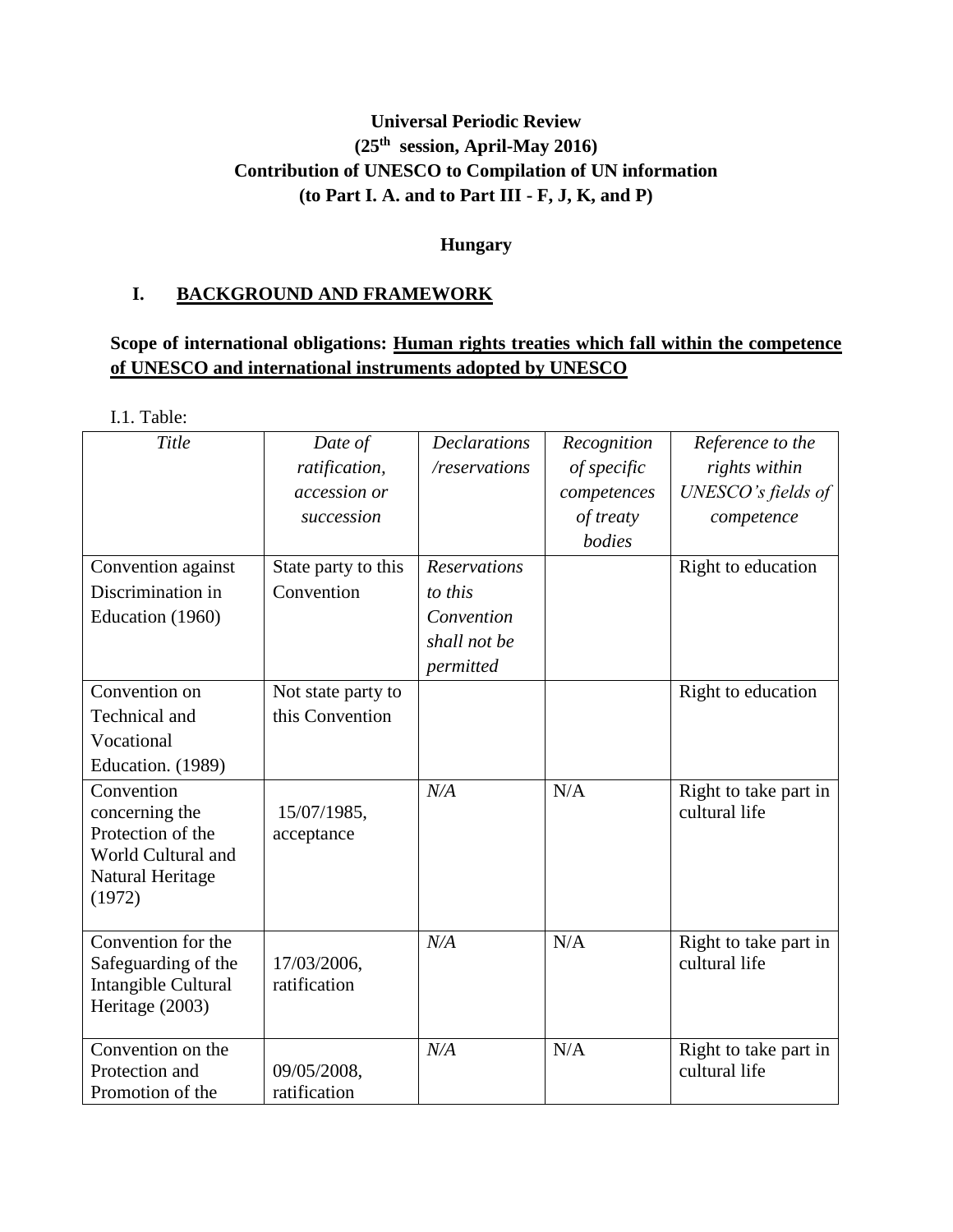l

# **II. INPUT TO PART III. IMPLEMENTATION OF INTERNATIONAL HUMAN RIGHTS OBLIGATIONS, TAKING INTO ACCOUNT APPLICABLE INTERNATIONAL HUMANITARIAN LAW TO ITEMS F, J, K, AND P**

### **Right to education**

## **1. NORMATIVE FRAMEWORK**

## **1.1. Constitutional Framework**

*NB: The Constitution of Hungary of 1949 was replaced in 2011 by a new Fundamental law (mentioned below)*

- 2. The **Fundamental Law of Hungary of 2011**<sup>1</sup> enshrines the right to education in its **Article XI** which provides that:
	- "(1) Every Hungarian citizen shall have the right to education.
	- (2) Hungary shall ensure this right by extending and generalising public education, providing free and compulsory primary education, free and generally available secondary education, and higher education available to every person according to his or her abilities, and by providing statutory financial support to beneficiaries of education".
- 3. **Article X (1)** grants that "Hungary shall ensure the freedom of scientific research and artistic creation, the freedom of learning for the acquisition of the highest possible level of knowledge, and the freedom of teaching within the framework determined by law."
- 4. **Article XVI (3)** states that "Parents shall be obliged to look after their children. This obligation shall include the provision of schooling for their children."
- 5. With regard to ethnic minorities, **Article XXIX** states that "(1) […] Nationalities living in Hungary shall have the right to use their native languages and to the individual and collective use of names in their own languages, to promote their own cultures, and to be educated in their native languages […]"

<sup>1</sup> <http://www.unesco.org/education/edurights/media/docs/bb584bfa07d2bbefda095860bef4a004e3624729.pdf> [http://www.mfa.gov.hu/NR/rdonlyres/8204FB28-BF22-481A-9426-](http://www.mfa.gov.hu/NR/rdonlyres/8204FB28-BF22-481A-9426-D2761D10EC7C/0/FUNDAMENTALLAWOFHUNGARYmostrecentversion01102013.pdf)

[D2761D10EC7C/0/FUNDAMENTALLAWOFHUNGARYmostrecentversion01102013.pdf,](http://www.mfa.gov.hu/NR/rdonlyres/8204FB28-BF22-481A-9426-D2761D10EC7C/0/FUNDAMENTALLAWOFHUNGARYmostrecentversion01102013.pdf) Accessed on 10/04/2015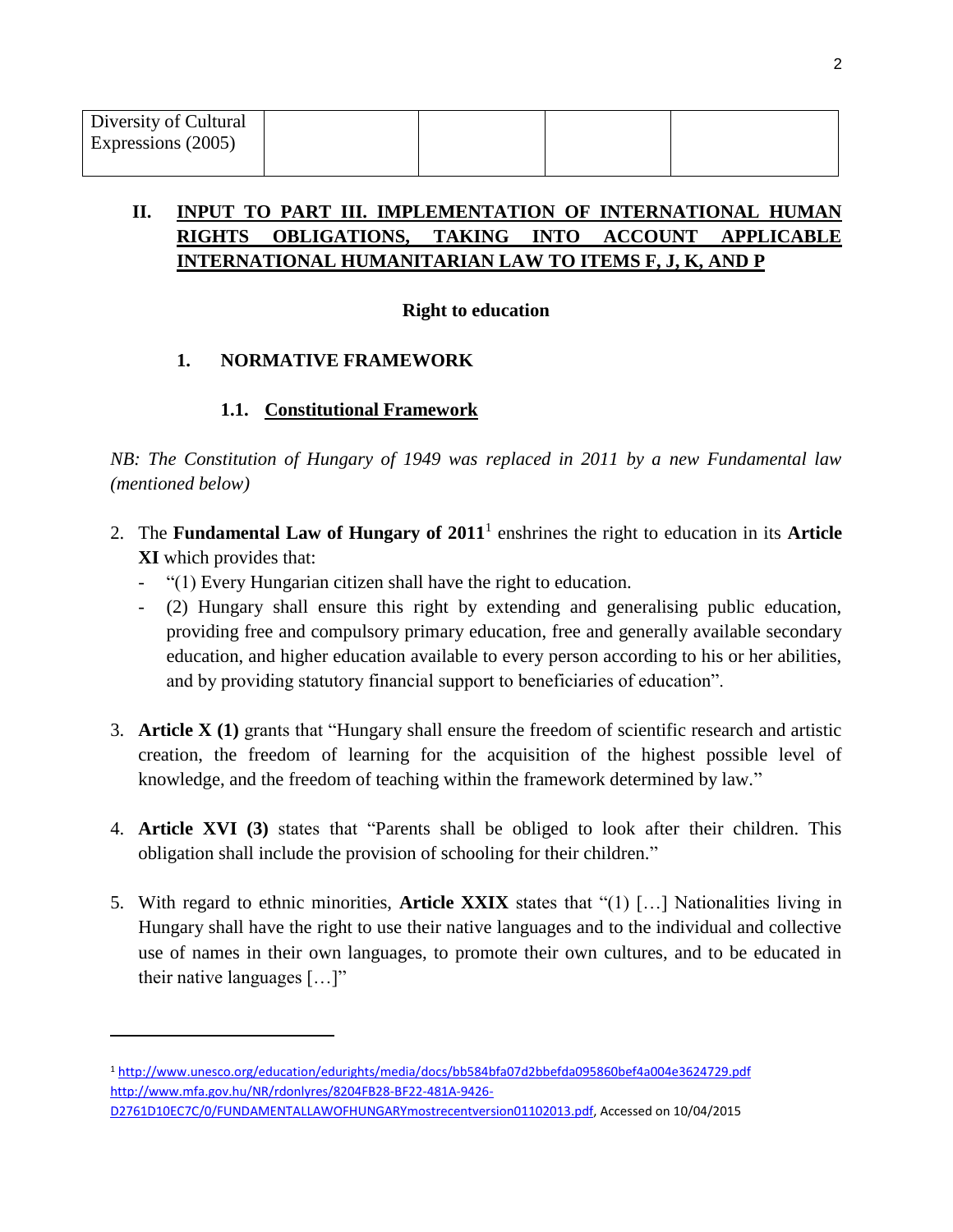- 6. Regarding the principle of non-discrimination, **Article XV** states:
	- "(1) Every person shall be equal before the law. Every human being shall have legal capacity. (2) Hungary shall ensure fundamental rights to every person without any discrimination on the grounds of race, colour, sex, disability, language, religion, political or other views, national or social origin, financial, birth or other circumstances whatsoever.
	- (3) Women and men shall have equal rights.
	- (4) Hungary shall adopt special measures to promote the implementation of legal equality.
	- (5) Hungary shall adopt special measures to protect children, women, the elderly and persons living with disabilities."
- 7. **Article X (3)** also provides that "[…] All institutions of higher education shall be autonomous in terms of the contents and methodology of research and teaching, and their organisations and financial management shall be regulated by a special Act".

#### **1.2. Legislative Framework**

- 8. "**The Public Education Act No. 79 of 1993 [and last amended in 2006]**<sup>2</sup> and subsequent amendments established a uniform framework for the education system. Asserting the principle of the freedom of education, the Act eliminated the State monopoly on schools and attempted to dissolve the former rigid structure of the school system. The Act guarantees the right of every natural and legal person to establish and maintain schools. However, the burden and tasks of maintenance are primarily the responsibility of local governments, and their limited material resources are compensated by the state budget. This subsidy extends to churches and other entities maintaining schools and thus sharing the tasks of the state.
- 9. The Act stipulates that compulsory education lasts ten years as was the earlier practice (the 1996 amendment extended the end of compulsory schooling to the age of 18), but has linked its completion to a final exam. It has made the eight-year primary education school the basis of the school system, from which pupils may move to a secondary school offering eight-, sixor four-year programmes after the completion of the fourth, sixth, or eighth year. After the completion of the tenth year, a student may move from any of the institutions offering general education to vocational training institutions. The Act also introduced a two-tier system of national and local regulation of educational content. The mandatory application of centrally-defined programmes has been abandoned, and the teaching and learning process is organized in accordance to regulations issued at the local level. The 1995 amendment of the

<sup>2</sup> [http://www.unesco.org/education/edurights/media/docs/c0d134c642af51adbb9a5d929a8a65d5c7c510c8.pdf,](http://www.unesco.org/education/edurights/media/docs/c0d134c642af51adbb9a5d929a8a65d5c7c510c8.pdf) Accessed on 10/04/2015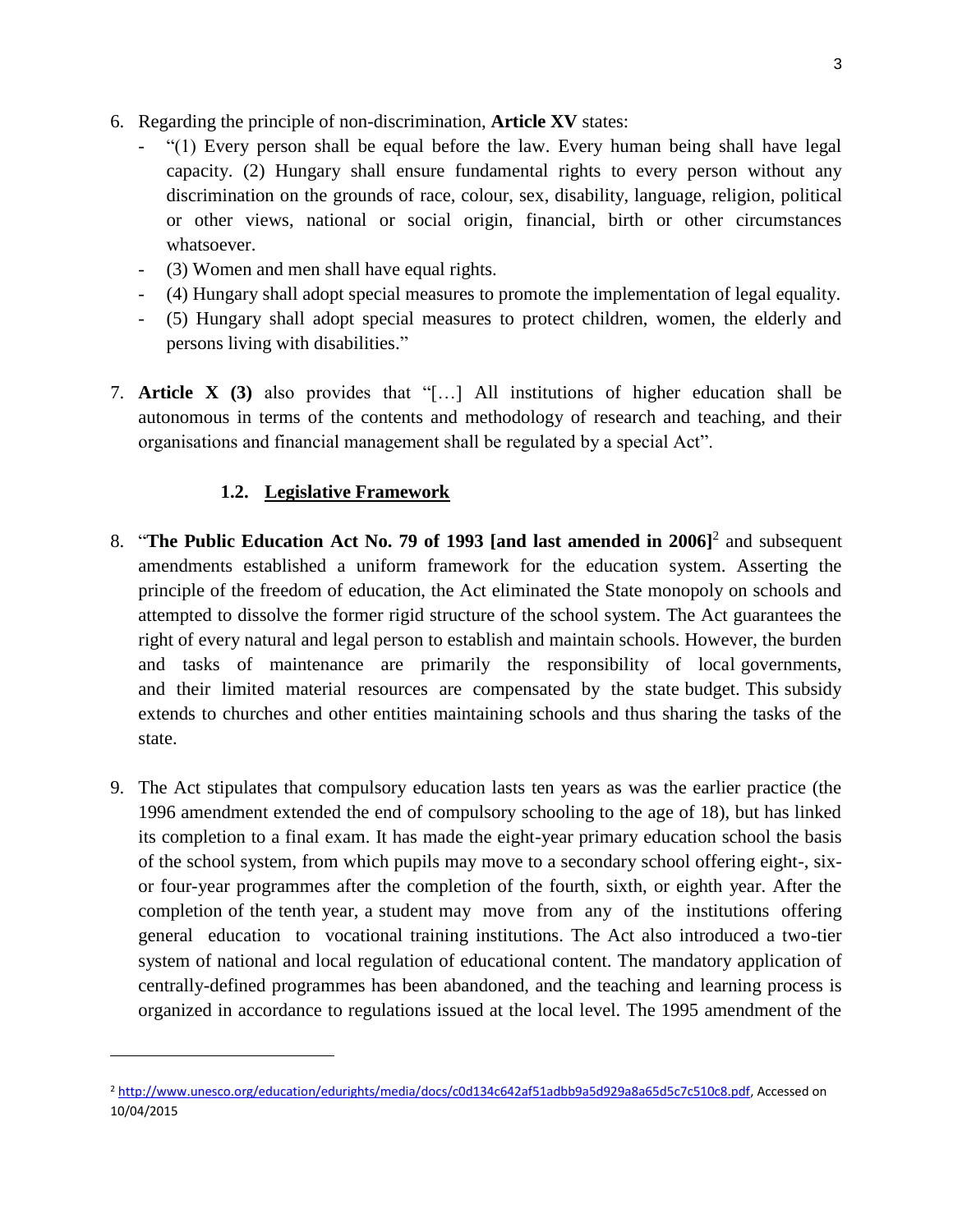Education Act limited the hidden possibilities of state intervention and further strengthened the professional autonomy of the educational institutions and the role of the local governments. This amendment also made the approval of the National Core Curriculum (a set of competence standards providing guidelines for curriculum development) the task of the government along with the development or accreditation of framework curricula; schools then develop their local curriculum in accordance with the National Core Curriculum. What used to be a rigid and uniform structure may thus be gradually replaced by a more differentiated one, postulating a greater degree of autonomy and professional independence for schools and teachers. The Amendment also made in-service training of teachers compulsory and their career development subject to the results of this training.

- 10. **The Act No. 76 on Vocational Education and Training of 1993** regulates the provision of VET both within and outside the formal education system. This Act defines: the training providers of VET; content requirements of the National Register of Qualifications which lists all state-recognized vocational qualifications at each available level; the administrative structure of VET with the tasks of each of the concerned ministries, public authorities, agencies and consultative bodies; content and examination requirements of the vocational qualifications and the general rules concerning the vocational examination; special regulations concerning the provision of school-based VET; and the financing of VET. Pursuant to the 2009 amendment of the Public Education Act, since 2010 VET can also begin in grade 9 of the vocational school offering three-year programmes to primary school graduates. The government adopted a decision in January 2011 supporting the referencing of the National Qualifications Framework (whose levels are defined in terms of knowledge, skills, attitudes, autonomy and responsibility) to the European Qualifications Framework, and its introduction in 2013. […]
- 11. The **Adult Training Act of 2001** establishes general rules for all adult training providers (educational institutions, legal or natural persons, etc.) regarding the modalities of organizing and financing any adult training programme. It provides for a mandatory accreditation of all adult education and training programmes or training provider institutions by a representative body, the National Adult Education Accreditation Board. […]
- 12. The **Act No. 80 on Higher Education of 1993** [and amended in 2001]<sup>3</sup> expanded the autonomy of the higher education institutions. National independent bodies were set up with the view of strengthening the autonomy of higher education, in particular the Scientific Council of Higher Education dealing with issues related to development and finance; and the National Accreditation Committee ensuring quality control. After the entry of Hungary into

<sup>3</sup> [http://www.unesco.org/education/edurights/media/docs/c0d134c642af51adbb9a5d929a8a65d5c7c510c8.pdf,](http://www.unesco.org/education/edurights/media/docs/c0d134c642af51adbb9a5d929a8a65d5c7c510c8.pdf) Accessed on 10/04/2015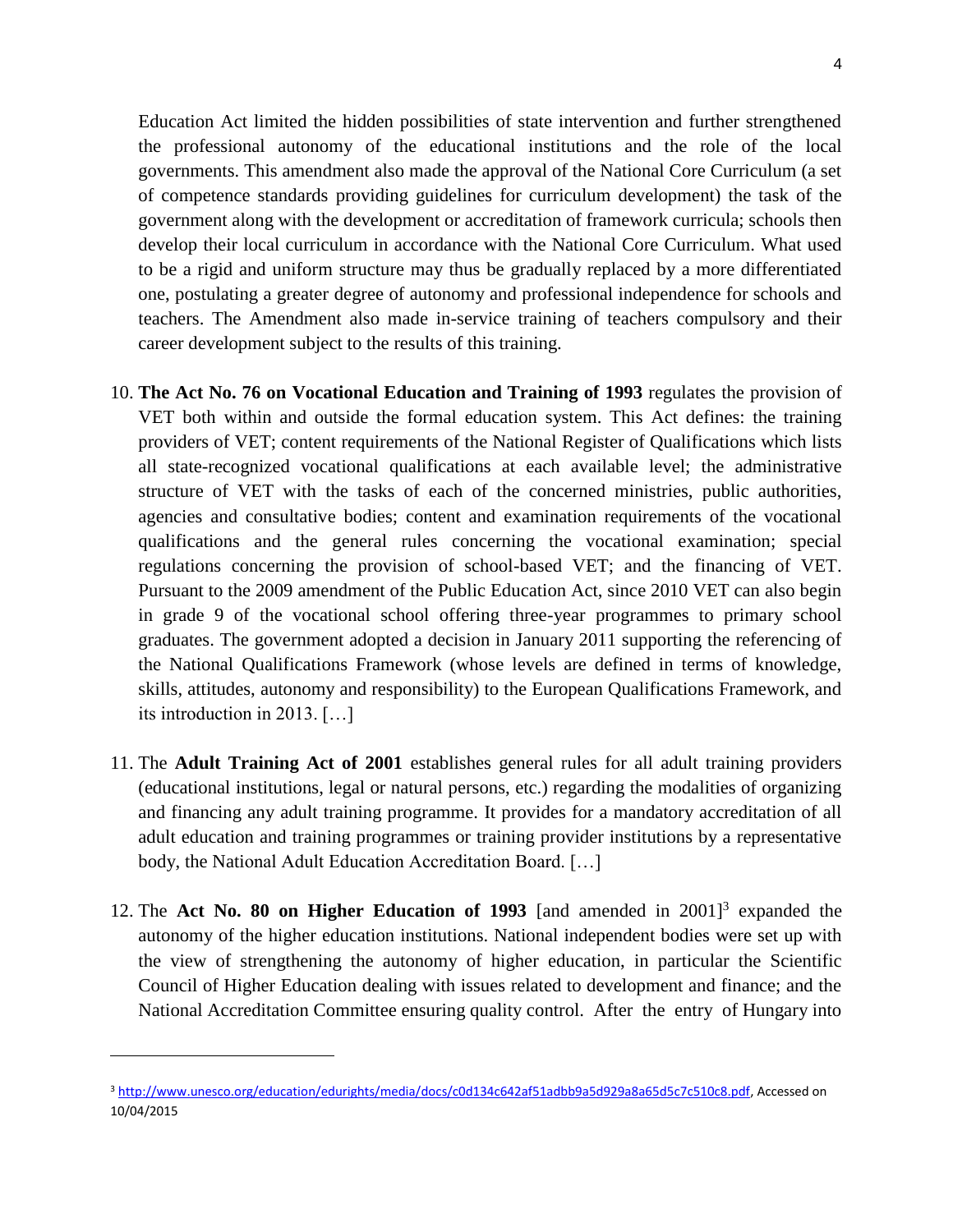the European Union (May 2004), and within the framework of the Bologna process, the higher education system is regulated by the Act No. 139 on Higher Education of 2005. The amended Act No. 204 on Higher Education has been endorsed by the National Assembly in December  $2011.^{64}$ 

- 13. Regarding the educational activities of national minorities the Act provides in **"Section 146**:
	- (1) Where a higher education institution may provide national or ethnic minority teacher training as stated in its founding charter, such training shall be organised for applicants who meet the entry requirements.
	- (2) Applicants belonging to the minority concerned shall be accorded priority in respect of admission to national or ethnic minority teacher training. Affiliation to any minority shall be deemed confirmed if the secondary school-leaving examination has been taken in the minority language.
	- (3) The language of the minority concerned shall be taught throughout the whole length of the programme in national or ethnic minority teacher training.
	- (4) National and ethnic minority teacher training shall be considered as a programme with a small headcount in terms of funding.
	- (5) Where the Hungarian Accreditation Committee delivers an expert opinion on national or ethnic minority teacher training, it shall seek the cooperation of the expert delegated by the national minority government concerned."<sup>5</sup>
- 14. "Other important laws must be mentioned, such as: the **Law on Self- Government of 1990**, which conferred wide-ranging autonomy to local authorities and transferred to them the ownership of schools; the **Law on Public Employees of 1992**, which classified teachers as public employees paid in accordance with a fixed salary scale and introduced more rigorous employment regulations; the **1991 Act on the Return to Churches of their Properties nationalized after the Second World War**; and the **1993 Act on the Rights of National and Ethnic Minorities**."<sup>6</sup>
- 15. Hungary has recently adopted instruments, including for instance the following<sup>7</sup>:

<sup>&</sup>lt;sup>4</sup> World Data on Education, 7<sup>th</sup> Edition, 2010/11, pp. 2-4, accessible at:

[http://www.ibe.unesco.org/fileadmin/user\\_upload/Publications/WDE/2010/pdf-versions/Hungary.pdf,](http://www.ibe.unesco.org/fileadmin/user_upload/Publications/WDE/2010/pdf-versions/Hungary.pdf) Accessed on 10/04/2015

<sup>5</sup> Hungary Report submitted for the Eighth Consultation on the implementation of the Convention and Recommendation against Discrimination in Education (2006-2011), 2012, p. 8

 $6$  World Data on Education,  $7<sup>th</sup>$  Edition, 2010/11, p. 4, accessible at:

[http://www.ibe.unesco.org/fileadmin/user\\_upload/Publications/WDE/2010/pdf-versions/Hungary.pdf,](http://www.ibe.unesco.org/fileadmin/user_upload/Publications/WDE/2010/pdf-versions/Hungary.pdf) Accessed on 10/04/2015

<sup>7</sup> Eurydice, Hungary, Legislation, [https://webgate.ec.europa.eu/fpfis/mwikis/eurydice/index.php/Hungary:Legislation,](https://webgate.ec.europa.eu/fpfis/mwikis/eurydice/index.php/Hungary:Legislation) Accessed on 10/04/15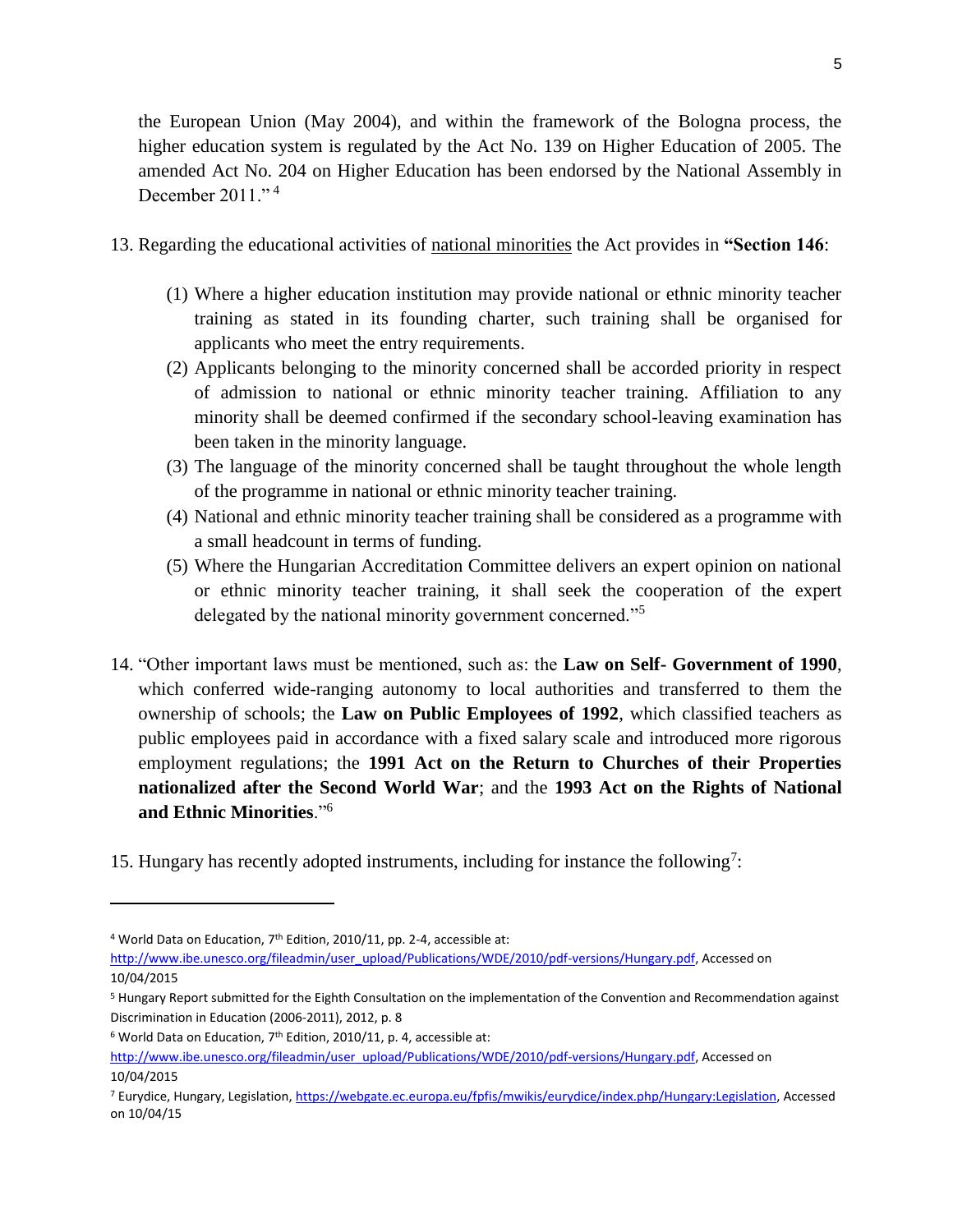16. School Education:

- Act CCXXXII of 2013 on Textbook provision for school education
- Act CLXXXVIII of 2012 on the takeover of municipality-maintained schools by the state
- Act CXC of 2011 on Public Education
- Government decree 363/2012. (XII. 17.) on the Core Programme for Kindergartens (effective from 1 September 2013)
- Government Decree 331/2012. (XI. 28.) on qualifications portfolio for the school year 2013/2014, on vocational education courses eligible to scholarships in 2013/14 and on the amendment of certain government decrees on vocational education and training
- Government Decree 229/2012. (VIII. 28.) on the implementation of the Act on Public education
- Government Decree 110/2012. (VI. 4.) on the issuing, introduction and implementation of the National Core Curriculum (effective from 1 September 2013)
- Government Decree 362/2011. (XII. 30.) on certificates used in education

17. Vocational Education and Training:

- Act CLXXXVII of 2011 on Vocational Education
- Act CLV of 2011 on the contribution to VET and on the support for the development of training
- Government Decree 331/2012. (XI. 28.) on qualifications portfolio for the school year 2013/2014, on vocational education courses eligible to scholarships in 2013/14 and on the amendment of certain government decrees on vocational education and training
- Government Decree230/2012. (VIII. 28.) on tertiary vocational education and on the practical training required for higher education
- Government Decree 217/2012. (VIII. 9.) on the competences required for state-accredited vocational qualifications
- Government Decree 150/2012. (VII. 6.) on the National Qualifications Register and on the procedure of amending the National Qualifications register

18. Higher Education:

- Act CCIV of 2011 on Higher Education
- Government decree 423/2012 (XII. 29.) on the admission to higher education institutions
- Government decree 387/2012 (XII. 19.) on doctoral schools, the doctoral degree award procedure and habilitation
- Government decree 283/2012 (X. 4.) on initial teacher education, specialisation and the register of degree courses in teaching
- Government decree 248/2012 (VIII. 31.) on measures required for the implementation of Act CCIV of 2011 on Higher Education
- Government decree 19/2012 (II. 22.) on quality assurance and quality development in higher education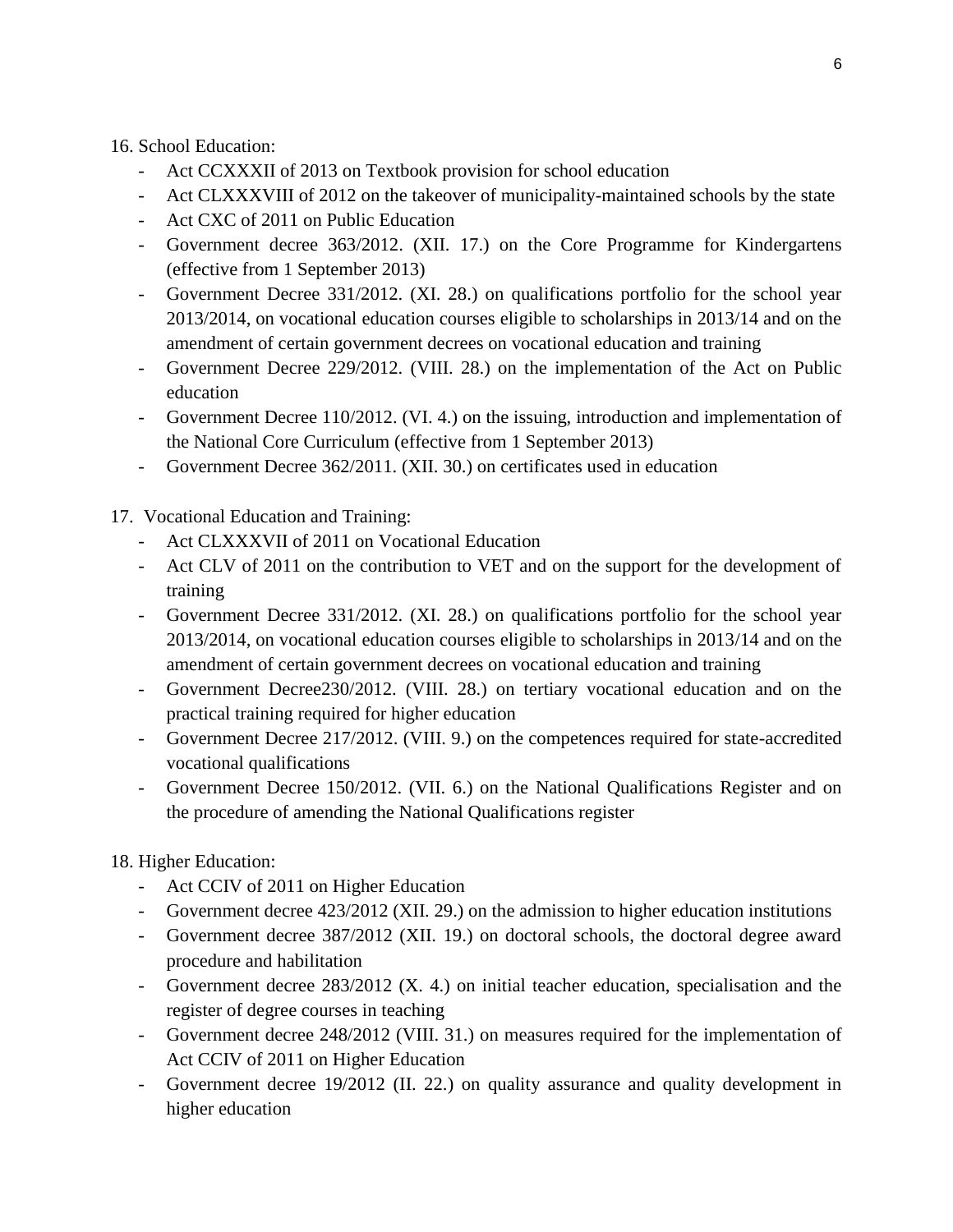- Government Decree  $1/2012$  (I. 20.) on the Student Loan
- Government decree 362/2011 (XII. 30.) on identification documents used in education

Administrative procedures

- 19. "The **Equal Treatment Authority** has authorisation to act against any discriminatory act irrespective of the ground of discrimination (including race and social status) or the field concerned (including education).
- 20. Pursuant to **Article 80 [of the Public Education Act - PEA]**, notaries at the local or county level are in charge of controlling the legality of operations in private schools. Parallel to suspending the transfer of normative budgetary support, pursuant to complaints by parents or NGOs, notaries can challenge an illegal action, decision or omission in court. In case the private school continues in its failure to comply with the law, notaries have the power to revoke the permission and strike the school out of the registry.
- 21. In case teaching violates public order, public health, public morals, is directed against the fundamental rights of others or if the school lacks the conditions necessary for its operation, the competent notary may order it to terminate such a situation. Should the school fail to comply, the notary has the power to suspend its activities and challenge its action in court. The procedure following such a suspension is as described above.
- 22. **Articles 83 and 84 of the Public Education Act** provide for an administrative complaint mechanism against unlawful decisions of a school (to the maintainer) or the maintainer (to the notary or in case of local government run schools to the Office of Public Administration). Decisions that discriminate are null and void. Judicial review is available against such decisions, but in the latter case can only be brought by the Office. It shall be noted that sanctions available under Article 80 of the Public Education Act against unlawful acts of private schools seem far more effective than those available against public schools. Ultimately, public schools cannot be closed down, nor can State funding be withheld from them.
- 23. The National Public Education Evaluation and Examination Centre (OKÉV) can also investigate discrimination in schools and impose fines for petty offence or as a result of its administrative review pursuant to Article 95/A(5) PEA."<sup>8</sup>

#### **1.3. Policy Framework**

<sup>8</sup> Hungary Report submitted for the Seventh Consultation on the implementation of the Convention and Recommendation against Discrimination in Education (2000-2005), 2007, p. 24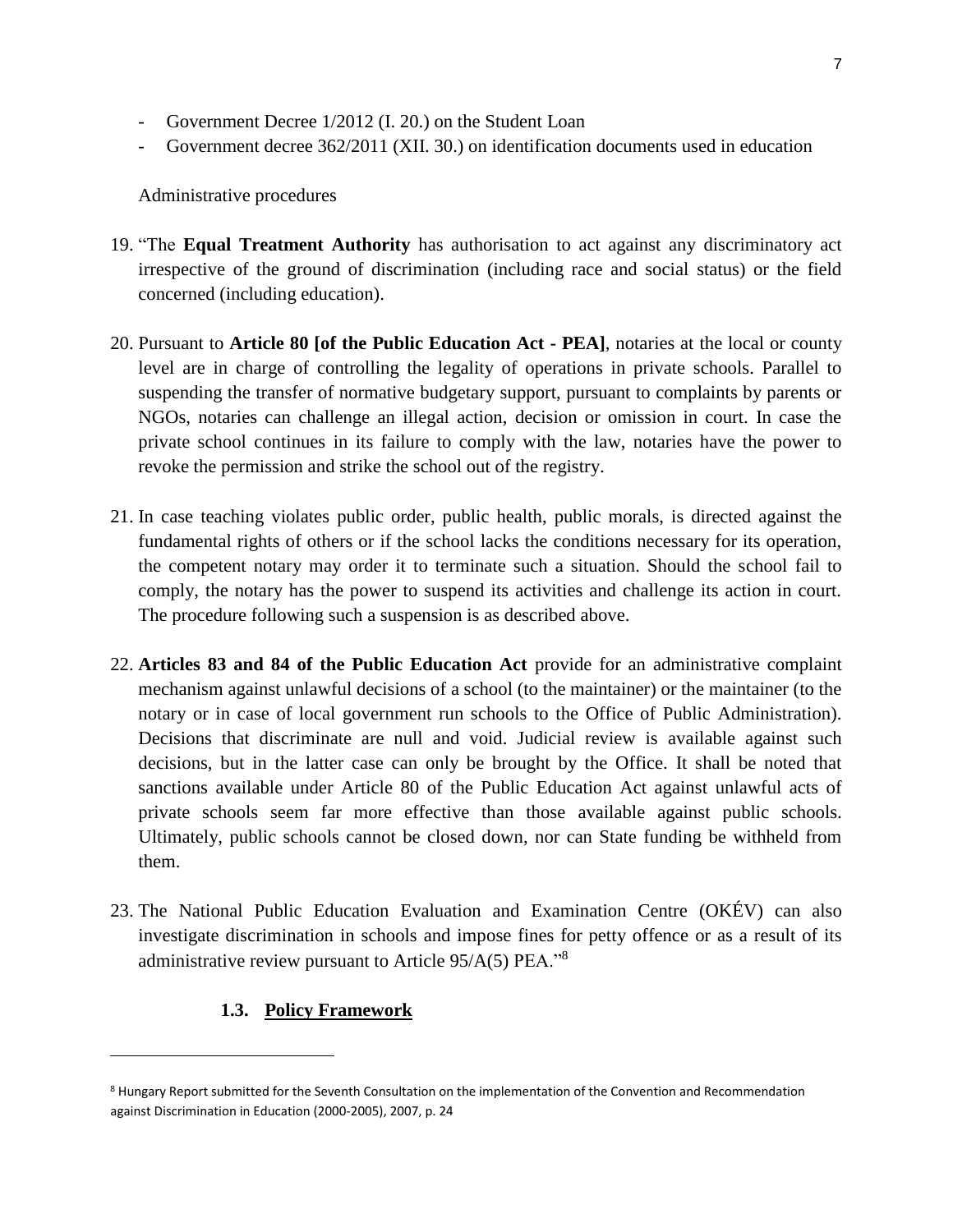#### **i) General information**

- 24. "The government adopted the Early School Leaving Strategy (Mid-term Strategy Against School Leaving Without Qualification<sup>9</sup>) in November 2014. It is a comprehensive strategy based on cross-sectoral cooperation and integrated interventions on the levels of individual pupils, institutions and the education system. The Strategy will mainly be implemented through the measures of the Human Resources Operational Programme and the Economic Innovation Operational Programme. It includes preventive measures (e.g. expansion of high quality ECEC, flexible educational pathways, initial education and continuous professional development of teachers), intervention measures (e.g. early warning system, whole school approach, focus on disadvantaged locations, extracurricular activities, all-day school, improving cooperation with parents) and compensation measures (e.g. developing the offer of and access to "second chance" programmes, Youth Guarantee programmes).
- 25. In accordance with the Strategy, early childhood education becomes compulsory from age three (instead of age five) in 2015 as a preventive measure to reduce early school leaving. In addition, the School Education Act was amended in January 2015 to include the definition of pupils at risk of dropping out and to establish and operate an early warning and pedagogical support system. The detailed regulations are to be issued in a government decree."<sup>10</sup>
- 26. "The School Education Strategy<sup>11</sup>, adopted in November 2014, has been developed for the period of 2014-2020, with fields of intervention such as inclusive education, the teaching of heterogeneous groups of pupils, reducing the rate of early school leavers and supporting the school success of vulnerable groups.
- 27. Hungary first adopted the National Social Inclusion Strategy in December 2011. The implementation of the strategy is based on three-year action plans. The action plan for 2012- 2014 included measures in the fields of child welfare, education, employment, healthcare, housing, stakeholder involvement and anti-discrimination. Monitoring reports about its implementation were prepared in 2012, 2013 and 2014. An updated Strategy was adopted in November 2014: its structure, objectives and intervention areas have not changed but its priorities have been slightly modified. Its action plan for 2015-17 is currently being prepared.

l

[http://www.kormany.hu/download/5/fe/20000/V%C3%A9gzetts%C3%A9g%20n%C3%A9lk%C3%BCli%20iskolaelhagy%C3%A1s](http://www.kormany.hu/download/5/fe/20000/V%C3%A9gzetts%C3%A9g%20n%C3%A9lk%C3%BCli%20iskolaelhagy%C3%A1s%20.pdf#!DocumentBrowse) [%20.pdf#!DocumentBrowse,](http://www.kormany.hu/download/5/fe/20000/V%C3%A9gzetts%C3%A9g%20n%C3%A9lk%C3%BCli%20iskolaelhagy%C3%A1s%20.pdf#!DocumentBrowse) Hungarian version, Accessed on 10/04/2015

<sup>10</sup> Eurydice, Hungary, Ongoing Reforms and Policy Developments,

<sup>11</sup> Available at: [http://www.kormany.hu/download/6/fe/20000/K%C3%B6znevel%C3%A9s-](http://www.kormany.hu/download/6/fe/20000/K%C3%B6znevel%C3%A9s-fejleszt%C3%A9s.pdf#!DocumentBrowse)

[fejleszt%C3%A9s.pdf#!DocumentBrowse,](http://www.kormany.hu/download/6/fe/20000/K%C3%B6znevel%C3%A9s-fejleszt%C3%A9s.pdf#!DocumentBrowse) Hungarian version, Accessed on 10/04/2015

<sup>9</sup> Available at:

https://webgate.ec.europa.eu/fpfis/mwikis/eurydice/index.php/Hungary:Ongoing\_Reforms\_and\_Policy\_Developments, Accessed on 10/04/2015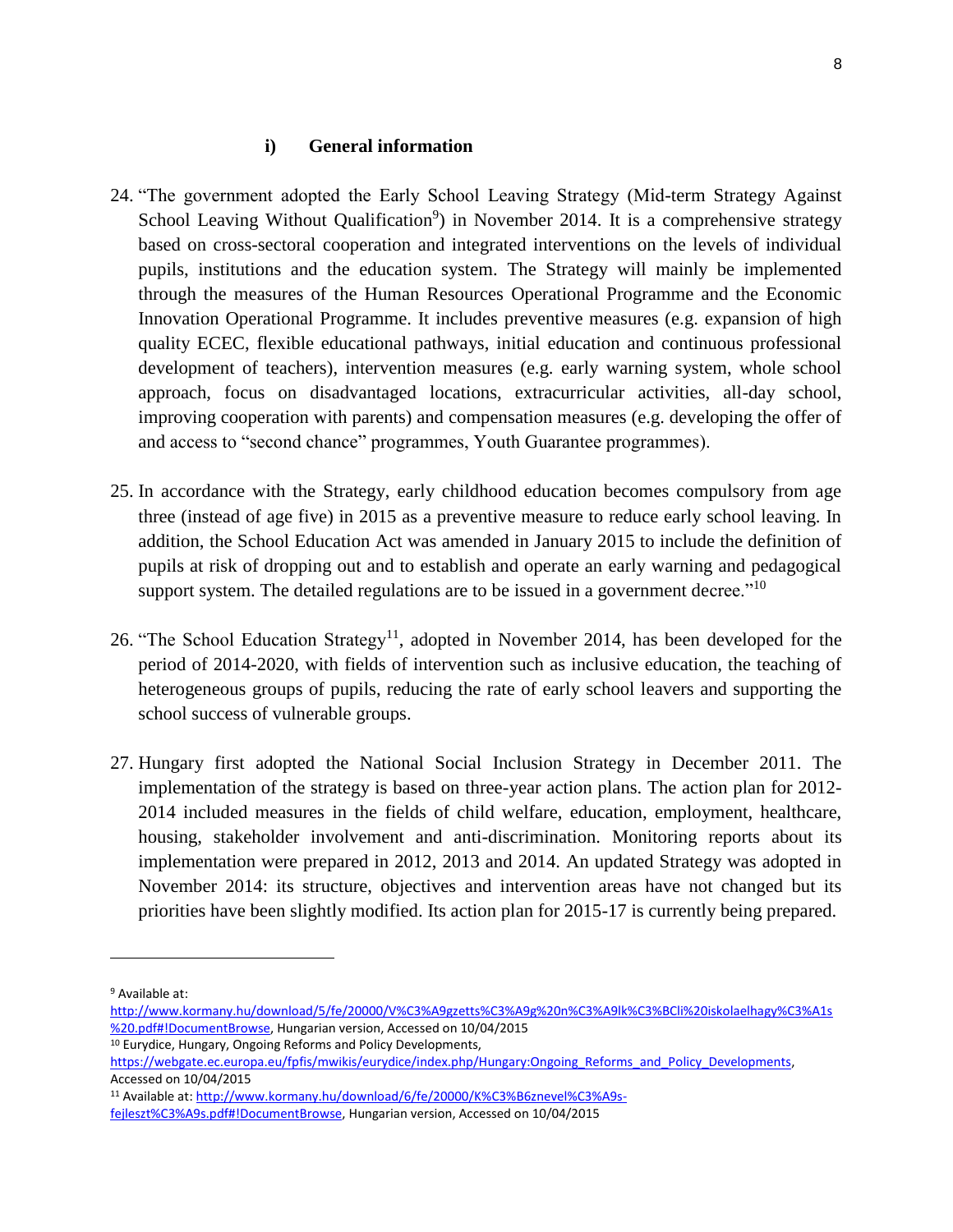- 28. Measures aiming at improving basic competences and tackling disadvantages include:
	- inspectorate (external evaluation of teachers, school heads and schools) and subject assistance and consultancy (professional support for teachers) introduced in 2014
	- teacher promotion system with teacher qualification procedures phased in from 2013
	- obligation of each school to prepare a development plan on the basis of pupil-level and school-level data derived from the National Assessment of Basic Competences. School heads are to prepare the development plans after consulting the teaching staff and submit it to their maintainer until June 2015.
	- state maintenance of schools: taking over the maintenance of schools (but not kindergartens) from municipalities in order to break the link between the performance of schools and the wealth of municipalities maintaining them. They are now managed directly by a ministerial agency (Klebelsberg Institution Management Centre)
	- new scholarship targeting future teachers, increasing the duration of training elements in initial teacher education, the introduction of an aptitude test as part of admission to initial teacher education, introduction of an induction period for new teachers"<sup>12</sup>
- 29. "The Public Education Act introduced the concept of the bridge programmes. From 1st September 2013 the Public Education Bridge Programmes provide assistance for pupils completed their primary studies but failed to gain admission to a secondary school (Bridge I), and for those beyond 16 performing poorly in primary education and therefore failing to complete it (Bridge II). In this year's programme 2,700-3,000 persons are provided with special education. Bridge programmes help them stay in or return to the world of education or training.  $(38)^{13}$

## **ii) Inclusive Education**

30. "At this year's first meeting of the Inter-ministerial Committee for Social Inclusion and Roma Affairs (TFCTB), the measures of Hungary's National Social Inclusion Strategy planned for 2015-2017 were on the agenda."<sup>14</sup> "The various working groups of the Committee continue to carry out their work in the fields of territorial development, employment and education policy, as well as in those of social policy and health care during the periods between the

<sup>12</sup> Eurydice, Hungary, Ongoing Reforms and Policy Developments,

l

[https://webgate.ec.europa.eu/fpfis/mwikis/eurydice/index.php/Hungary:Ongoing\\_Reforms\\_and\\_Policy\\_Developments,](https://webgate.ec.europa.eu/fpfis/mwikis/eurydice/index.php/Hungary:Ongoing_Reforms_and_Policy_Developments)  Accessed on 10/04/2015

<sup>13</sup> Government of Hungary, National Reform Programme 2014 of Hungary, April 2014, p. 23, [http://ec.europa.eu/europe2020/pdf/csr2014/nrp2014\\_hungary\\_en.pdf,](http://ec.europa.eu/europe2020/pdf/csr2014/nrp2014_hungary_en.pdf) Accessed on 10/04/2015

<sup>&</sup>lt;sup>14</sup> Website of the Hungarian Government, Ministry of Human Capacities, First meeting of the Inter-ministerial Committee for Social Inclusion and Roma Affairs this year, January 2015, [http://www.kormany.hu/en/ministry-of-human-resources/news/first](http://www.kormany.hu/en/ministry-of-human-resources/news/first-meeting-of-the-inter-ministerial-committee-for-social-inclusion-and-roma-affairs-this-year)[meeting-of-the-inter-ministerial-committee-for-social-inclusion-and-roma-affairs-this-year,](http://www.kormany.hu/en/ministry-of-human-resources/news/first-meeting-of-the-inter-ministerial-committee-for-social-inclusion-and-roma-affairs-this-year) Accessed on 10/04/2015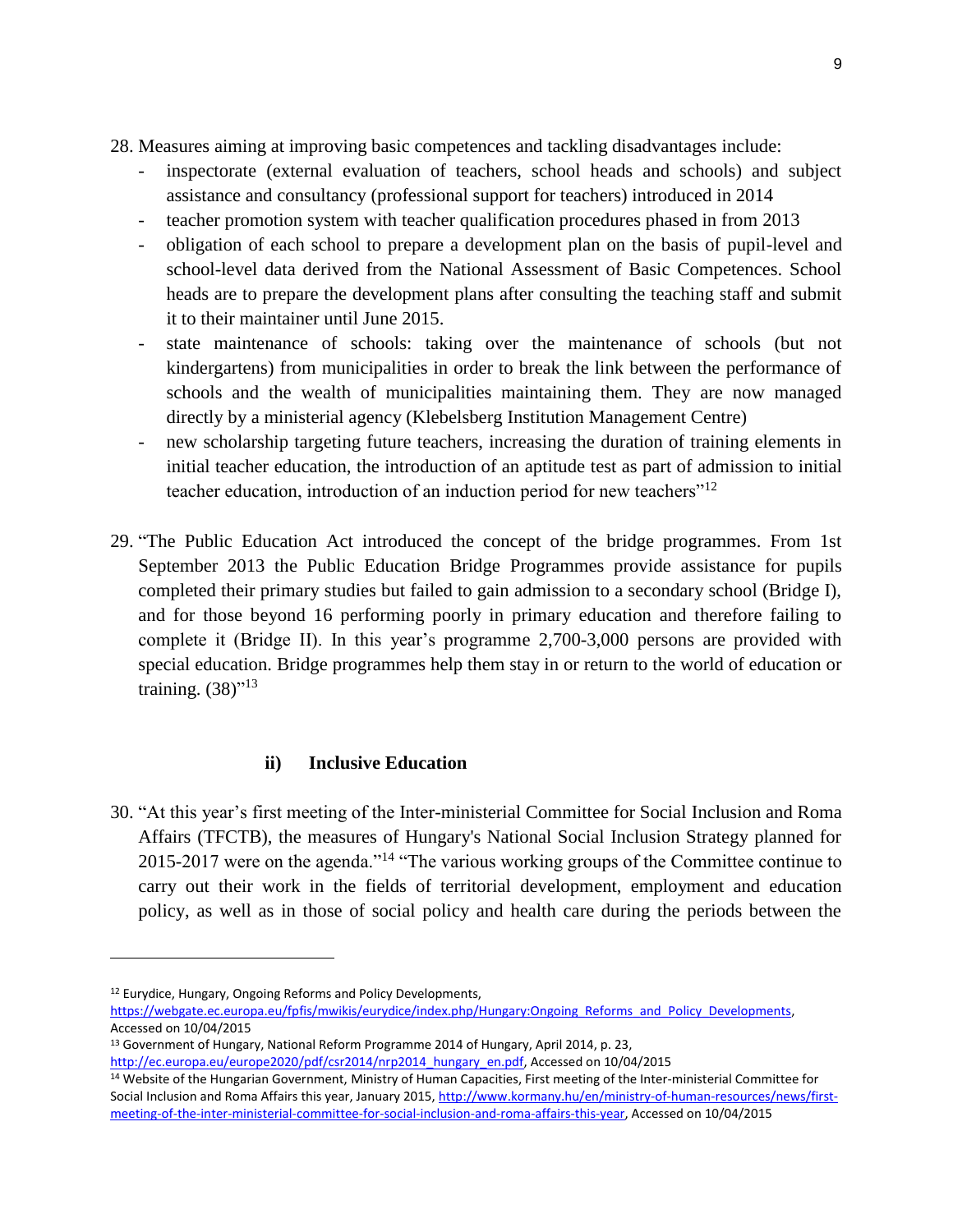meetings of the Committee as well, so as to ensure proper preparation of the action plan by incorporating recommendations of the different working groups and by clarifying open issues. The inter-ministerial forum and the working groups will follow up the action plan until its approval and following that, throughout the implementation phase"<sup>15</sup>

- 31. "A comprehensive set of measures financed domestically and by the EU is designed to promote the successful advancement of disadvantaged children and children with multiple disadvantages – including Roma – in school and to serve inclusive education, thereby improving the chances of the continuation of their studies and reducing the danger of early dropout. The attainment of this goal is served by the following measures, targeted programmes.
- 32. The Pedagogical System for Integration plays an important role in 2014, which is a pedagogical programme with methodological focus, promoting the successful advancement of disadvantaged children and children with multiple disadvantages; and balancing differences of opportunities. The public education institutions (kindergartens, elementary schools, secondary schools) in the programme are entitled to subsidies to implement programmes aiming for skills development, integration preparation and kindergarten development. Three main pillars of the pedagogical programme are the methodological renewal, the introduction of financial incentives, and the legislative anti-discriminatory elements. (36/c)
- 33. The objectives of the sub-programmes of Útravaló Scholarship Programme creating opportunities are to promote the access of disadvantaged students to secondary education, success in secondary education studies, and acquirement of vocational qualification. (36/d)
- 34. The Arany János Talent Fostering Programme, Arany János Dormitory Programme and Arany János Dormitory Vocational School Programme, which include more than 4,000 secondary and secondary vocational school students, continue in the academic year 2013/2014. They promote secondary school advancement of disadvantaged students and students with multiple disadvantages in a comprehensive way – on the field of pedagogy, culture and healthcare. The aim of the programmes is to promote special groups proceeding to institutes of higher education, or entering the labour market successfully. (36/e)
- 35. In the framework of "Tanoda" programmes the activities are aimed at supporting the inclusion of pupils living in material deprivation or in adverse social conditions, while in the "second chance" type programmes youths with multiple disadvantages beyond mandatory

 $\overline{\phantom{a}}$ 

<sup>15</sup> Website of the Hungarian Government, Ministry of Human Capacities, First meeting of the Inter-ministerial Committee for Social Inclusion and Roma Affairs this year, January 2015, [http://www.kormany.hu/en/ministry-of-human-resources/news/first](http://www.kormany.hu/en/ministry-of-human-resources/news/first-meeting-of-the-inter-ministerial-committee-for-social-inclusion-and-roma-affairs-this-year)[meeting-of-the-inter-ministerial-committee-for-social-inclusion-and-roma-affairs-this-year,](http://www.kormany.hu/en/ministry-of-human-resources/news/first-meeting-of-the-inter-ministerial-committee-for-social-inclusion-and-roma-affairs-this-year) Accessed on 10/04/2015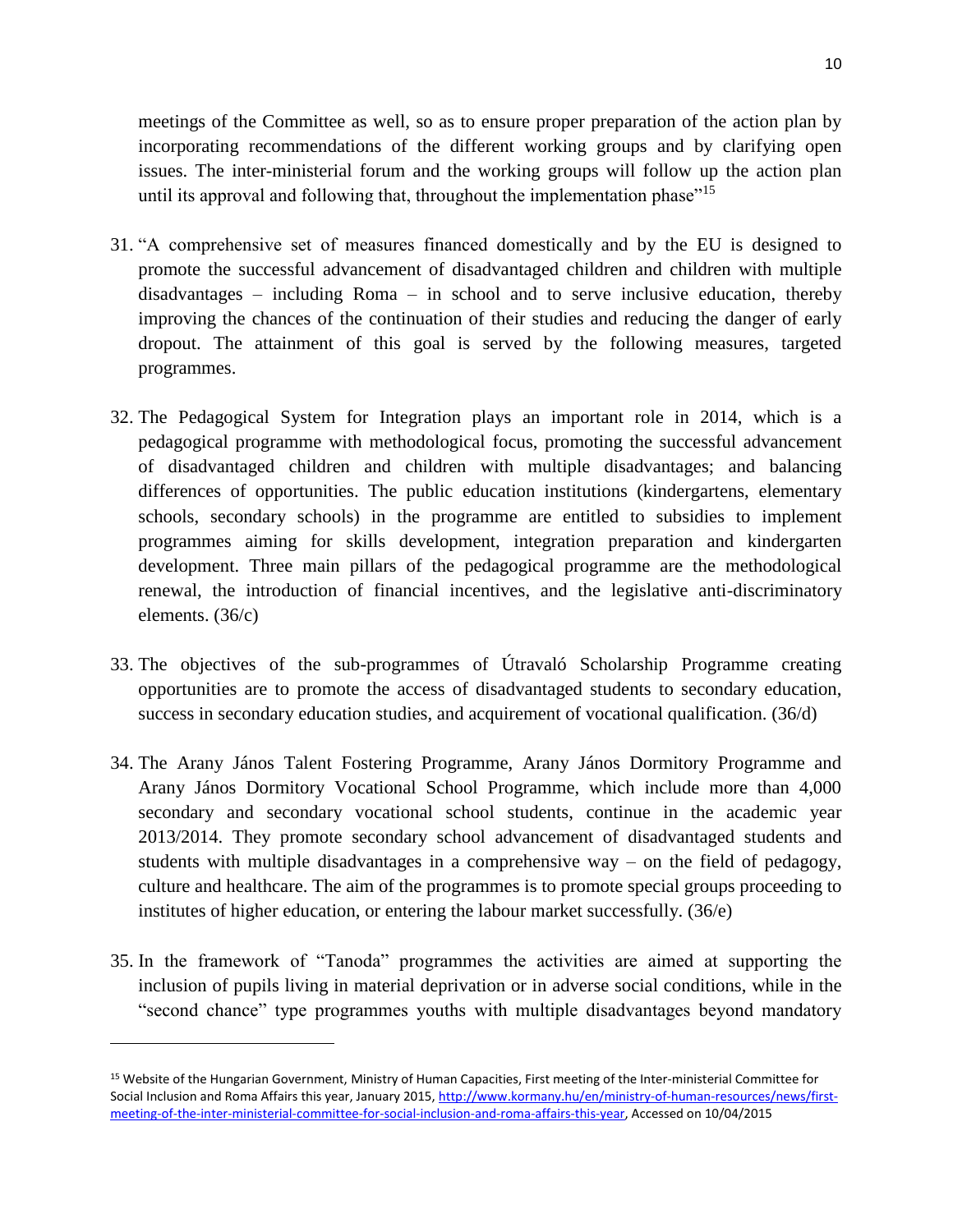school age who missed secondary school studies, dropped out or left school, including Roma youths, are led back to secondary school. These programmes are financed by the EU, the ESF.  $(36/f)^{16}$ 

### **iii) Curriculum**

- 36. "In order to decrease dropouts in higher education, projects launched in the field of the development of foreign language skills will continue, completed with a "Diplomamentő Program" ("Degree-saving Programme") in 2014. This programme provides state-supported language courses for people who have not obtained their degree yet and are not enrolled student any more but graduated without a language exam, which is stipulated by act as a requirement.  $(42/b)^{17}$
- 37. "The Government issued a "zero tolerance policy" towards anti-Semitism and anti-Roma attitudes. Incidents of anti-Semitism have been promptly followed-up by high-level official condemnations on the part of the Hungarian government or by legislative changes. In combating anti-Semitism, the government focuses on
	- Law enforcement and legal measures the public denial of Holocaust is a criminal offence punishable with up to 3 years of imprisonment;
	- Holocaust education the National Curriculum and frame curricula contain information on the Holocaust, students both in primary and in secondary schools learn about it and since last January about the common Jewish-Hungarian history that spans over a thousand years and which gave rise to many great achievements. The Holocaust Memorial Day (16 April) was included among the secondary school memorial days;
	- Support for Jewish cultural renaissance in Hungary;
	- Holocaust remembrance- as a continuation of commemorations organised under Raoul Wallenberg Year 2013 and Holocaust Memorial Year 2014, both initiated by the Government, Hungary will take over the Presidency of the International Holocaust Remembrance Alliance (IHRA) in 2015."<sup>18</sup>

### **iv) Financing of education**

38. "[…] The Government promotes equal opportunity for disadvantaged students with several scholarships in higher education. Bursa Hungarica scholarship can be provided for higher

l

<sup>17</sup> Government of Hungary, National Reform Programme 2014 of Hungary, April 2014, p. 24,

<sup>16</sup> Government of Hungary, National Reform Programme 2014 of Hungary, April 2014, pp. 22-23,

[http://ec.europa.eu/europe2020/pdf/csr2014/nrp2014\\_hungary\\_en.pdf,](http://ec.europa.eu/europe2020/pdf/csr2014/nrp2014_hungary_en.pdf) Accessed on 10/04/2015

[http://ec.europa.eu/europe2020/pdf/csr2014/nrp2014\\_hungary\\_en.pdf,](http://ec.europa.eu/europe2020/pdf/csr2014/nrp2014_hungary_en.pdf) Accessed on 10/04/2015

<sup>&</sup>lt;sup>18</sup> Government of Hungary, Universal Periodic Review mid-term implementation report, May 2014, pp. 16-17, [http://www.upr](http://www.upr-info.org/sites/default/files/document/hungary/session_11_-_may_2011/2014_hungary_mid-term_report.pdf)[info.org/sites/default/files/document/hungary/session\\_11\\_-\\_may\\_2011/2014\\_hungary\\_mid-term\\_report.pdf,](http://www.upr-info.org/sites/default/files/document/hungary/session_11_-_may_2011/2014_hungary_mid-term_report.pdf) Accessed on 10/04/2015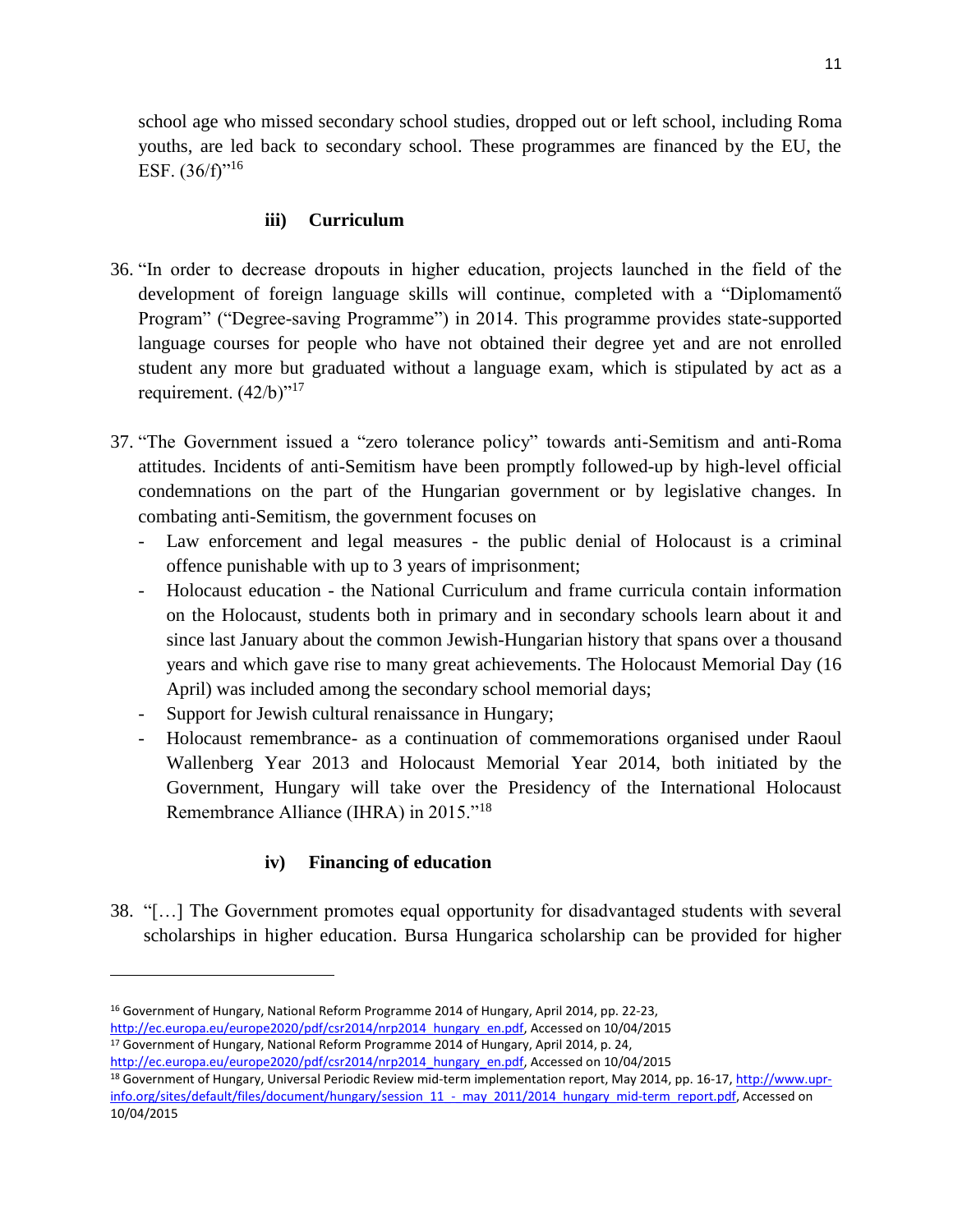education students exclusively upon social basis (without taking performance into consideration), it is a so-called social benefit. The scholarship grant support and selffinancing support programme "Út a diplomához" ("Road to a degree") contributes to the higher education studies for disadvantaged students and students with multiple disadvantages, including especially the Roma.  $(41)^{19}$ 

## **v) Other (as appropriate)**

- 39. "The early childhood project aims at the complex support of the optimal development of the age group between 0 and 7, with the support of the start of healthy life and successful start of school for every – but especially those with special support demand – child between the ages of 0 and 7, keeping track of the child's development by helping develop their skills, revealing the risk factors of development, and in basic healthcare filtering the children showing deviations in development.  $(36/b)^{320}$
- 40. "260. The municipality local government shall provide kindergarten and primary school education – as of 1 January 2012, the latter obligation has been transferred to the State. The State provides secondary school, vocational school and student hostel education for children receiving prolonged medical treatment in a healthcare facility, and the education and care of disabled children who may not be educated along with the other children."<sup>21</sup>
- 41. "The new Lifelong Learning Strategy<sup>22</sup> for the period of 2014-2020 contains the following general objectives:
	- to increase participation in and improve access to lifelong learning
	- to reinforce the principles of lifelong learning in the education and training systems as well as in adult learning
	- to ensure the visibility and acknowledgement of the value and results of learning"<sup>23</sup>
- 42. "After the UPR session of Hungary in 2011 the Government made a proposal to the Hungarian Judicial Academy of the National Office for Judiciary in order to include in its

 $\overline{\phantom{a}}$ 

<sup>23</sup> Eurydice, Hungary, Ongoing Reforms and Policy Developments,

<sup>19</sup> Government of Hungary, National Reform Programme 2014 of Hungary, April 2014, p. 24,

[http://ec.europa.eu/europe2020/pdf/csr2014/nrp2014\\_hungary\\_en.pdf,](http://ec.europa.eu/europe2020/pdf/csr2014/nrp2014_hungary_en.pdf) Accessed on 10/04/2015

<sup>&</sup>lt;sup>20</sup> Government of Hungary, National Reform Programme 2014 of Hungary, April 2014, p. 22,

[http://ec.europa.eu/europe2020/pdf/csr2014/nrp2014\\_hungary\\_en.pdf,](http://ec.europa.eu/europe2020/pdf/csr2014/nrp2014_hungary_en.pdf) Accessed on 10/04/2015

<sup>&</sup>lt;sup>21</sup> State reports submitted to the Committee on the Rights of the Child, 2013, p. 46,

[http://tbinternet.ohchr.org/\\_layouts/TreatyBodyExternal/countries.aspx?CountryCode=HUN&Lang=EN,](http://tbinternet.ohchr.org/_layouts/TreatyBodyExternal/countries.aspx?CountryCode=HUN&Lang=EN) Accessed on 10/04/2015

<sup>22</sup> Available at:

[http://www.kormany.hu/download/7/fe/20000/Eg%C3%A9sz%20%C3%A9leten%20%C3%A1t%20tart%C3%B3%20tanul%C3%A](http://www.kormany.hu/download/7/fe/20000/Eg%C3%A9sz%20%C3%A9leten%20%C3%A1t%20tart%C3%B3%20tanul%C3%A1s.pdf#!DocumentBrowse) [1s.pdf#!DocumentBrowse,](http://www.kormany.hu/download/7/fe/20000/Eg%C3%A9sz%20%C3%A9leten%20%C3%A1t%20tart%C3%B3%20tanul%C3%A1s.pdf#!DocumentBrowse) Hungarian version, Accessed on 10/04/2015

[https://webgate.ec.europa.eu/fpfis/mwikis/eurydice/index.php/Hungary:Ongoing\\_Reforms\\_and\\_Policy\\_Developments,](https://webgate.ec.europa.eu/fpfis/mwikis/eurydice/index.php/Hungary:Ongoing_Reforms_and_Policy_Developments)  Accessed on 10/04/2015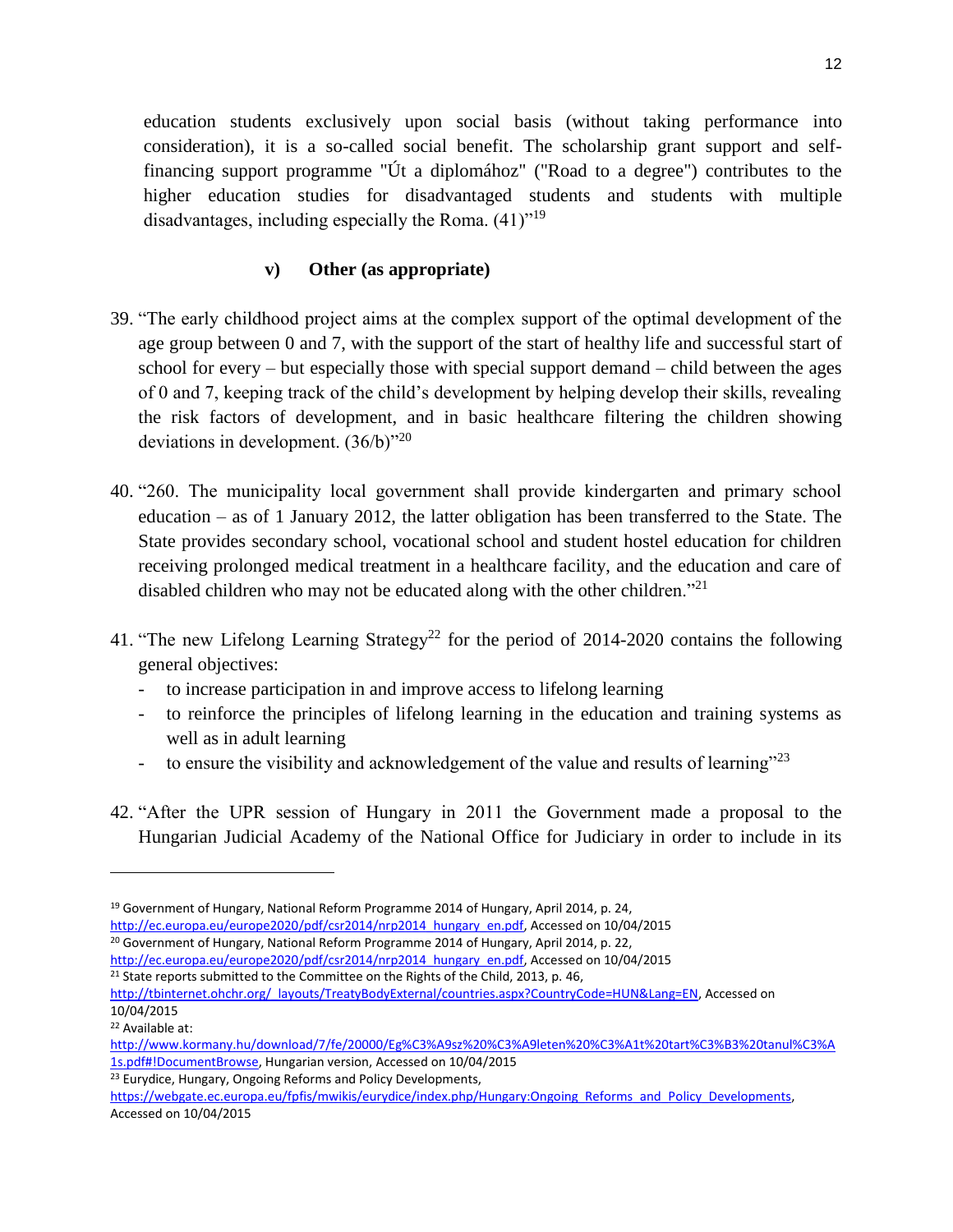training programmes the issue of racially motivated crimes. According to the Act on the status and revenue of Judges, since 1 January 2014 a judge is obliged to participate in free and regular courses organised by the Hungarian Judicial Academy including those on hate crimes.

43. The eligibility tests performed during the selection procedure of law enforcement education institutions include the examination of personal skills (i.e. tolerance) needed for the profession and the curricula contains communication studies in multicultural environment. Communication and conflict management trainings led by psychologists and hate crimes specialists are being organized regularly for the police personnel in particular in regions with ethnic minorities aimed at improving the preparation level of the police force, promoting better knowledge and understanding people living in multicultural environment, strengthening the prevention of crime and mutual assistance. Further trainings are held for the police for detecting hate crimes and for the judiciary with regards to court proceedings in relation to hate crimes." 24

## **2. COOPERATION**

 $\overline{\phantom{a}}$ 

- 44. Hungary is **party** to the 1960 UNESCO Convention against Discrimination in Education since  $16/01/1964$ .
- 45. Hungary **reported** to UNESCO on the measures taken for the implementation of the 1960 UNESCO Convention against Discrimination in Education within the framework of the:
	- **Sixth Consultation** of Member States (covering the period 1994-1999),
	- **Seventh Consultation** of Member States (covering the period 2000-2005),
	- **Eighth Consultation** of Member States (covering the period 2006-2011).
- 46. Hungary did **not report** to UNESCO on the measures taken for the implementation of the 1974 UNESCO Recommendation concerning Education for International Understanding, Cooperation and Peace and Education relating to Human Rights and Fundamental Freedoms within the framework of the **Fourth Consultation** of Member States (covering the period 2005-2008). However, it **reported** within the framework of the **Fifth Consultation** of Member States (covering the period 2009-2012).
- 47. Hungary did **not report** to UNESCO on the measures taken for the implementation of the 1976 UNESCO Recommendation on the Development of Adult Education within the

<sup>&</sup>lt;sup>24</sup> Government of Hungary, Universal Periodic Review mid-term implementation report, May 2014, p. 16[, http://www.upr](http://www.upr-info.org/sites/default/files/document/hungary/session_11_-_may_2011/2014_hungary_mid-term_report.pdf)[info.org/sites/default/files/document/hungary/session\\_11\\_-\\_may\\_2011/2014\\_hungary\\_mid-term\\_report.pdf,](http://www.upr-info.org/sites/default/files/document/hungary/session_11_-_may_2011/2014_hungary_mid-term_report.pdf) Accessed on 10/04/2015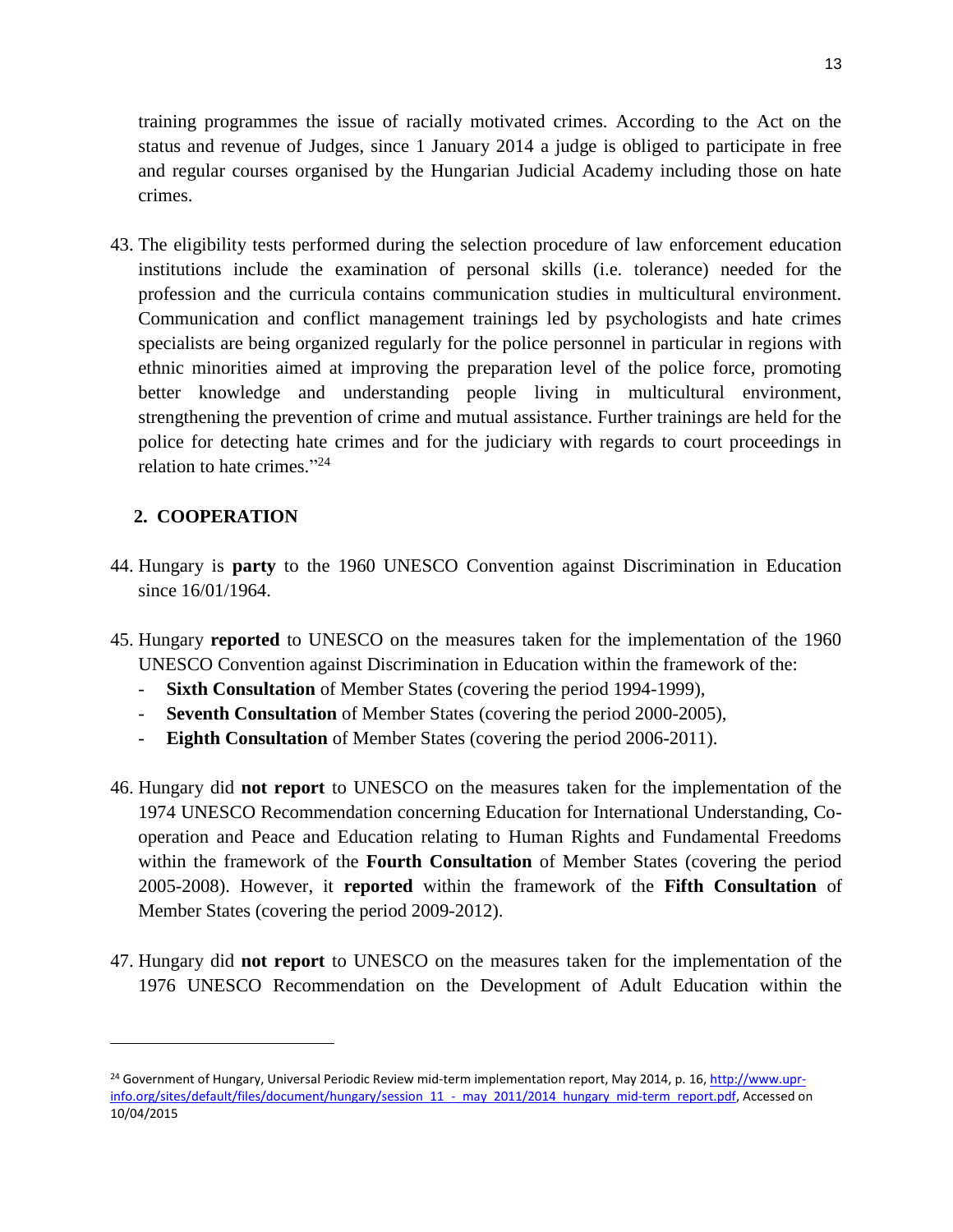framework of the **First Consultation** of Member States (1993). However, it **reported** within the framework of the **Second Consultation** of Member States (2011).

48. Hungary is **not party** to the 1989 UNESCO Convention on Technical and Vocational Education.

### **Freedom of opinion and expression**

### **1. CONSTITUTIONAL AND LEGISLATIVE FRAMEWORK**

- 49. Article IX of the Hungarian Fundamental Law guarantees freedom of expression, whereas it is restricted in case of violating the human dignity of others, the Hungarian nation or any national, ethnic, racial or religious community.<sup>25</sup>
- 50. In 2010, new media legislation has been passed with the Act on Media Services and Mass Communications<sup>26</sup> and the Act on the Freedom of the Press and the Fundamental Rules of Media Content.<sup>27</sup>
- 51. The Hungarian Criminal Code criminalizes denial of Nazi and communist crimes as well as incitement against a decree of authority by a term of imprisonment not exceeding three years. Blasphemy of National Symbols is punishable by imprisonment not exceeding one year.<sup>28</sup>
- 52. Hungarian legislation provides for right of access to administrative documents and the right of citizens to obtain information.

### **2. MEDIA SELF-REGULATION**

 $\overline{\phantom{a}}$ 

53. The Media Council is supposed to act as a self-regulatory body, though its members are elected by a two-thirds majority by the Parliament, and its chair is also the chair of the state

 $25$  See the Hungarian Fundamental Law on the website of the Hungarian government: [http://www.kormany.hu/download/e/02/00000/The%20New%20Fundamental%20Law%20of%20Hungary.pdf.](http://www.kormany.hu/download/e/02/00000/The%20New%20Fundamental%20Law%20of%20Hungary.pdf)

<sup>&</sup>lt;sup>26</sup> See the Act on Media Services and Mass Communication in the Website of the Hungarian Media Council: [http://hunmedialaw.org/dokumentum/153/Mttv\\_110803\\_EN\\_final.pdf.](http://hunmedialaw.org/dokumentum/153/Mttv_110803_EN_final.pdf)

<sup>&</sup>lt;sup>27</sup> See the Act on the Freedom of the press and the Fundamental Rules of Media Content on the website of the Hungarian Media Council: [http://hunmedialaw.org/dokumentum/152/Smtv\\_110803\\_EN\\_final.pdf.](http://hunmedialaw.org/dokumentum/152/Smtv_110803_EN_final.pdf)

<sup>28</sup> See the Hungarian Penal Code on the website legislationonline : [http://www.legislationline.org/documents/section/criminal-codes/.](http://www.legislationline.org/documents/section/criminal-codes/)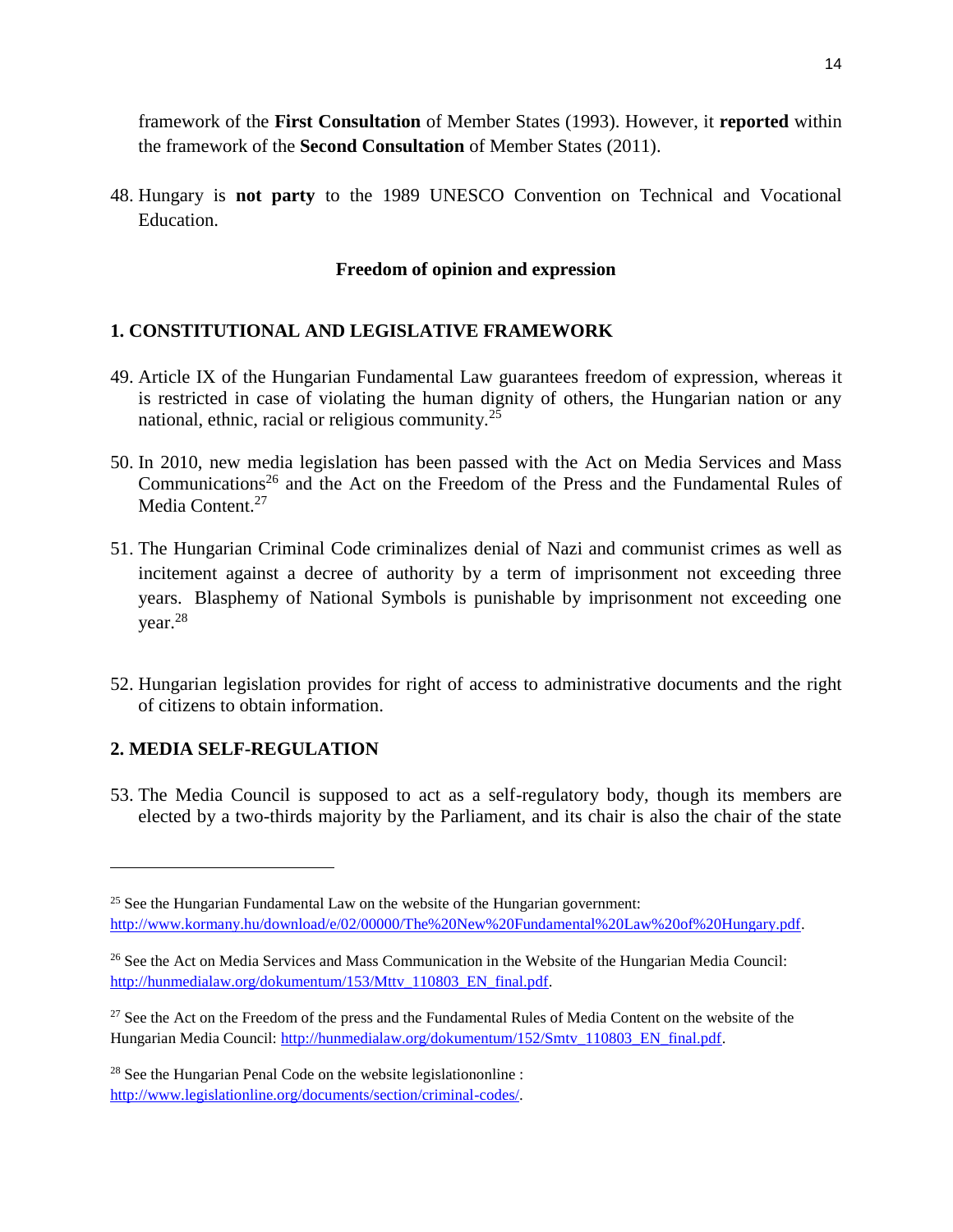regulatory authority, the National Media and Infocommunications Authority (NMHH).<sup>29</sup> According to the law, both entities are supposed to be independent from the government and from each other.<sup>30</sup> The Media Council is also tasked to defend the freedom of the press.<sup>31</sup> The same law underpinning these institutions also established the Institute of Media Studies that should provide the Council with research.<sup>32</sup>

- 54. Article 194 of the Act on Media Services and Mass Communications calls for the establishment of an Ethical Code of Conduct for Media practitioners.<sup>33</sup>
- 55. There are several press unions, such as The Hungarian Press Union (Sajtószakszervezet),  $34$ The Hungarian International Press Association ( $HIPA$ )<sup>35</sup> and The Association of Hungarian Journalists (Magyar Ujsagirok Orszagos Szovetsege, MUOSZ). The latter has passed a Code of Conduct that is binding for all its adherents.<sup>36</sup>

#### **3. SAFETY OF JOURNALISTS**

56. UNESCO recorded no killing of journalists in Hungary so far. Journalists operate in a safe environment.

#### **III. RECOMMENDATIONS**

#### **Right to education**

- 57. **Recommendations made within the framework of the first cycle of the Working Group on the Universal Periodic Review, considered on (please check the date on the following web site: [http://www.ohchr.org/EN/HRBodies/UPR/Pages/Documentation.aspx\)](http://www.ohchr.org/EN/HRBodies/UPR/Pages/Documentation.aspx)**
- 58. 94. The recommendations formulated during the interactive dialogue and listed below have been examined by Hungary and enjoy the support of Hungary:

 $\overline{a}$ 

<sup>29</sup> See their website: [http://english.nmhh.hu/.](http://english.nmhh.hu/)

<sup>&</sup>lt;sup>30</sup> See the Act on Media Services and Mass Communications, Part IV, Chapter I.

<sup>&</sup>lt;sup>31</sup> See the Act on Media Services and Mass Communications, Part IV, Chapter II.

<sup>&</sup>lt;sup>32</sup> See the Act on Media Services and Mass Communications, Part IV, Chapter II, Article 138.

<sup>&</sup>lt;sup>33</sup> See the Act on Media Services and Mass Communications, Part IV, Chapter II, Article 194.

<sup>34</sup> See its website: [http://www.sajtoszakszervezet.hu/.](http://www.sajtoszakszervezet.hu/)

<sup>35</sup> See its website: http://www.hipa-hungary.com/.

<sup>36</sup> See its website: [https://muosz.hu/.](https://muosz.hu/)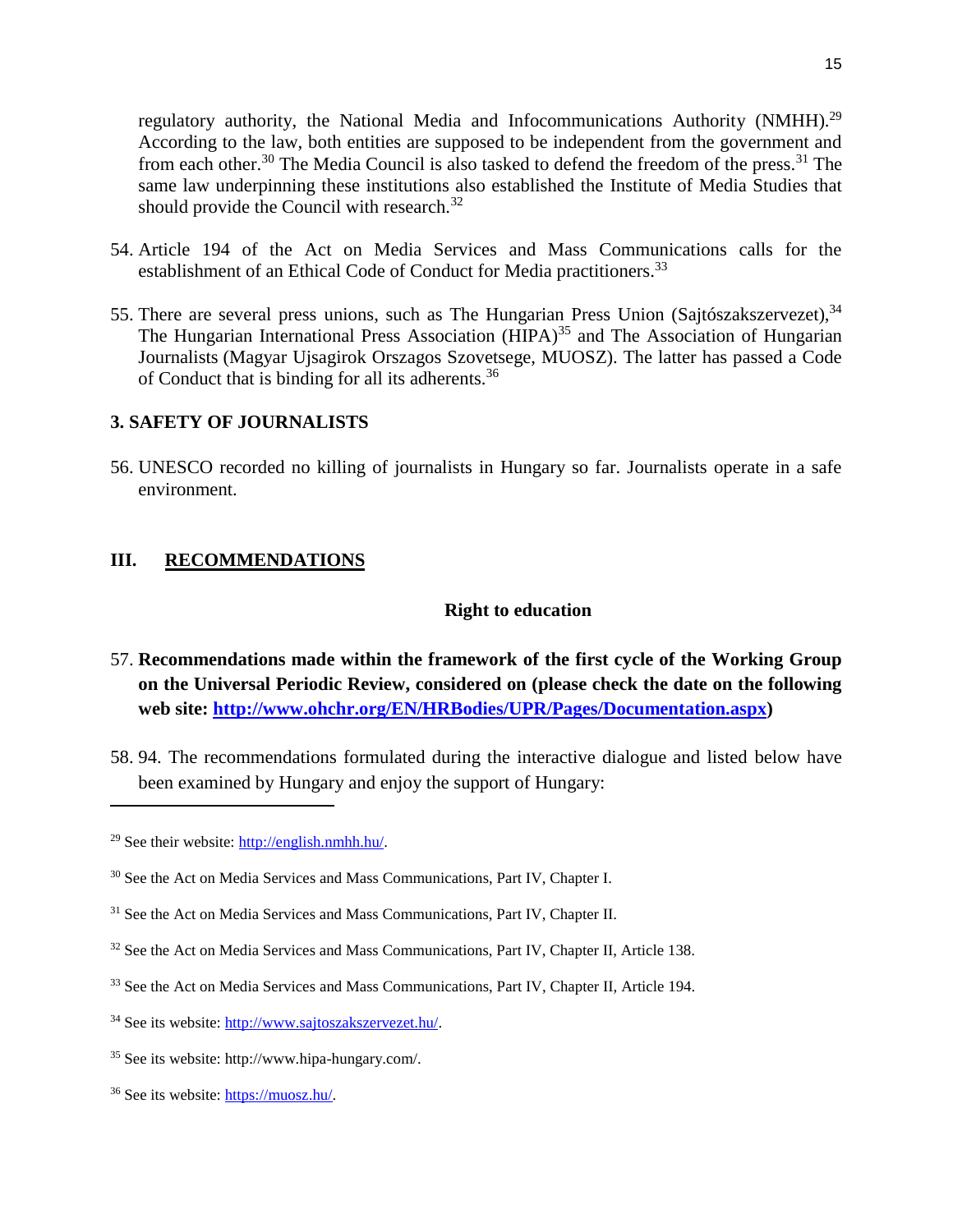- i. 94.10. Strengthen its current laws and continue robust implementation of the Equal Treatment Law to ensure equality for women, including with regard to employment and educational opportunities, as well as ensuring access to the judicial system to address domestic violence, rape and sexual harassment (United States of America);
- ii. 94.42. Take steps to bring about a change in attitudes with a view to eliminating deeprooted stereotypes regarding the roles and responsibilities of women and men in the family and in society, which are reflected in women's educational choice, their situation in the labour market and their underrepresentation in political and public life and decision making positions (Republic of Moldova);
- iii. 94.50. Introduce national measures to reduce school segregation and actively promote participation in society through education among the Roma community (Norway);
- iv. 94.57. Prevent violence against Roma women and girls, including their harassment at school, and fill the gaps in Roma women's formal education (Islamic Republic of Iran);
- v. 94.76. Ensure, in line with the recommendation of the Committee on the Rights of Child, the implementation in practice the prohibition of corporal punishment in schools (Russian Federation);
- vi. 94.78. Take measures, including disciplinary measures, to bring to the attention of those working in the educational system, in particular teachers, their obligation to refrain from corporal punishment (Uzbekistan);
- vii. 94.79. Adopt measures, including disciplinary measures, in order to raise the awareness of professionals of the education system, in particular teachers, on their obligation of abstaining from resorting to corporal punishment (Uruguay);
- viii. 94.82. Introduce professional training, capacity-building and cooperation for law enforcement and judicial authorities to identify and address racially motivated crimes (Norway);
- ix. 94.84. Ensure adequate training for the police and judiciary to promptly and effectively deal with hate crimes (Austria);
- x. 94.85. Ensure training for police officers, prosecutors and judges in order to ensure that they can recognize, investigate and prosecute hate crimes (Canada);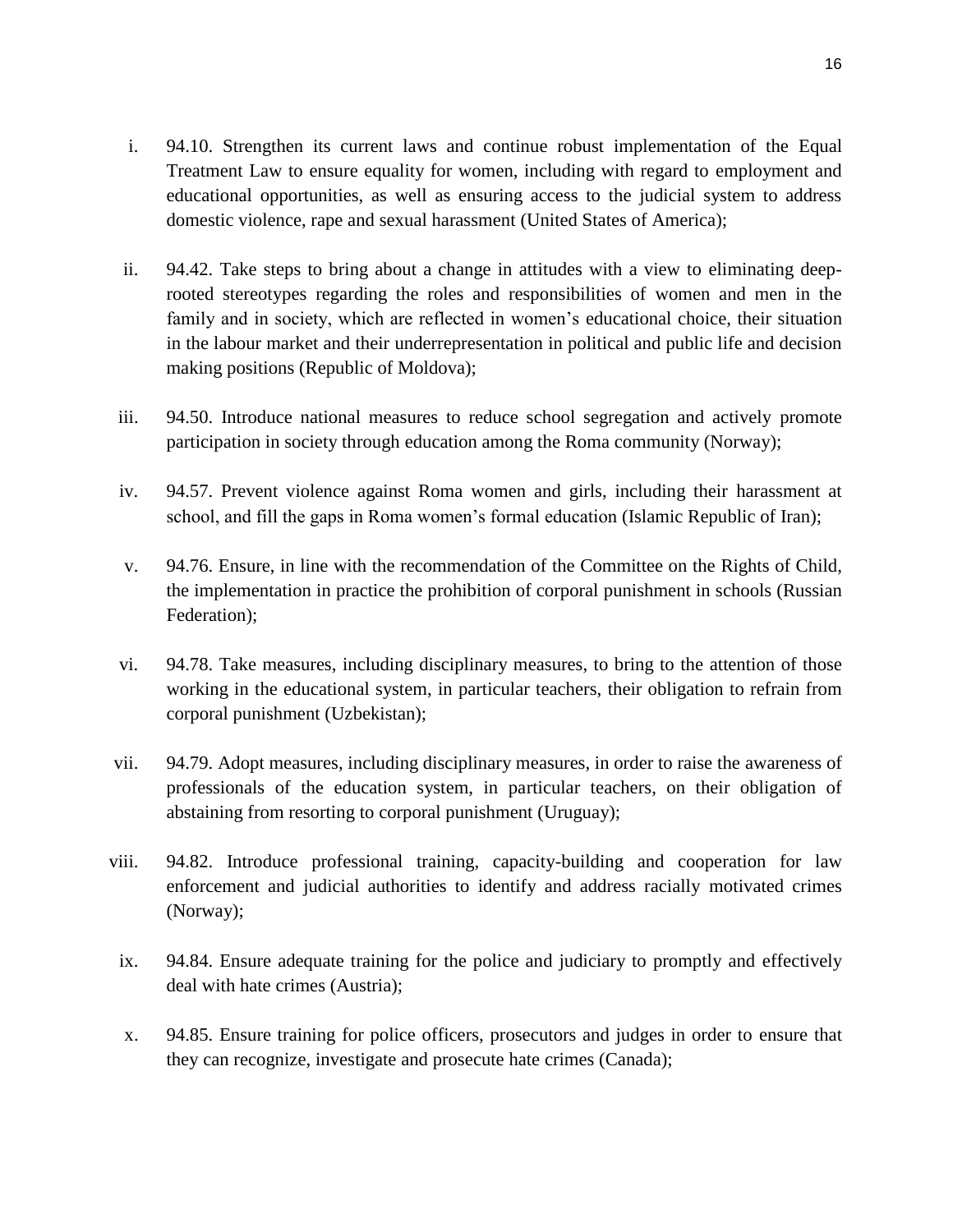- xi. 94.93. Take all necessary measures to promote equality in education in favour of all members of minority groups, especially Roma children (Greece);
- xii. 94.94. Take measures to guarantee the right to equal education for Roma children (Finland);
- xiii. 94.95. Commit to improving school results of Roma pupils by 2015 (Canada);
- xiv. 94.96. Aim to eliminate segregated education, which is not based on strict individual assessment, and draft a national strategy for the introduction of an inclusive education (Finland);
- xv. 94.97. Continue its efforts to ensure that children with disabilities exercise their right to education to the fullest extent possible and facilitate their integration into the general education system (Uruguay);
- xvi. 94.104. Ensure urgently, through stable and systematic funding, continued functioning of the two bilingual Slovenian-Hungarian schools in Gornji Senik/Felsöszölnök and Stevanovic/Apátistvánfalva (Slovenia);
- xvii. 94.106. Place special emphasis on addressing the socio-economic disadvantages of the Roma, particularly in the areas of employment, education, housing and access to health services. Segregation in school should be eliminated through both incentives and sufficient penalty in case of violation (Thailand);
- xviii. 94.108. Increase public actions to allow the access to education, health, employment and decent housing for the Roma community, and put emphasis on combating violence against Roma women (Spain);
	- xix. 94.109. Support the integration of the Roma and other minorities in Government institutions, by recruiting and promoting these minorities in the police, in the education sector and the public service (Canada);

### 59. Analysis:

Hungary adopted a number of strategies in order to strengthen inclusive, accessible and adaptable education: "National Social Inclusion Strategy" (2011); "Early School leaving Strategy" (2014); "The School Education Strategy" (2014); the School Education Act (amended in 2015). Hungary adopted measures in order to criminalize and prevent racially motivated crimes as well as taking steps to promote tolerance among children (Act C of 2012), nonetheless, and to the extent of available information, human rights educational programmes have not yet been expended. Hungary prohibits the use of corporal punishment in all settings; however, the prohibition does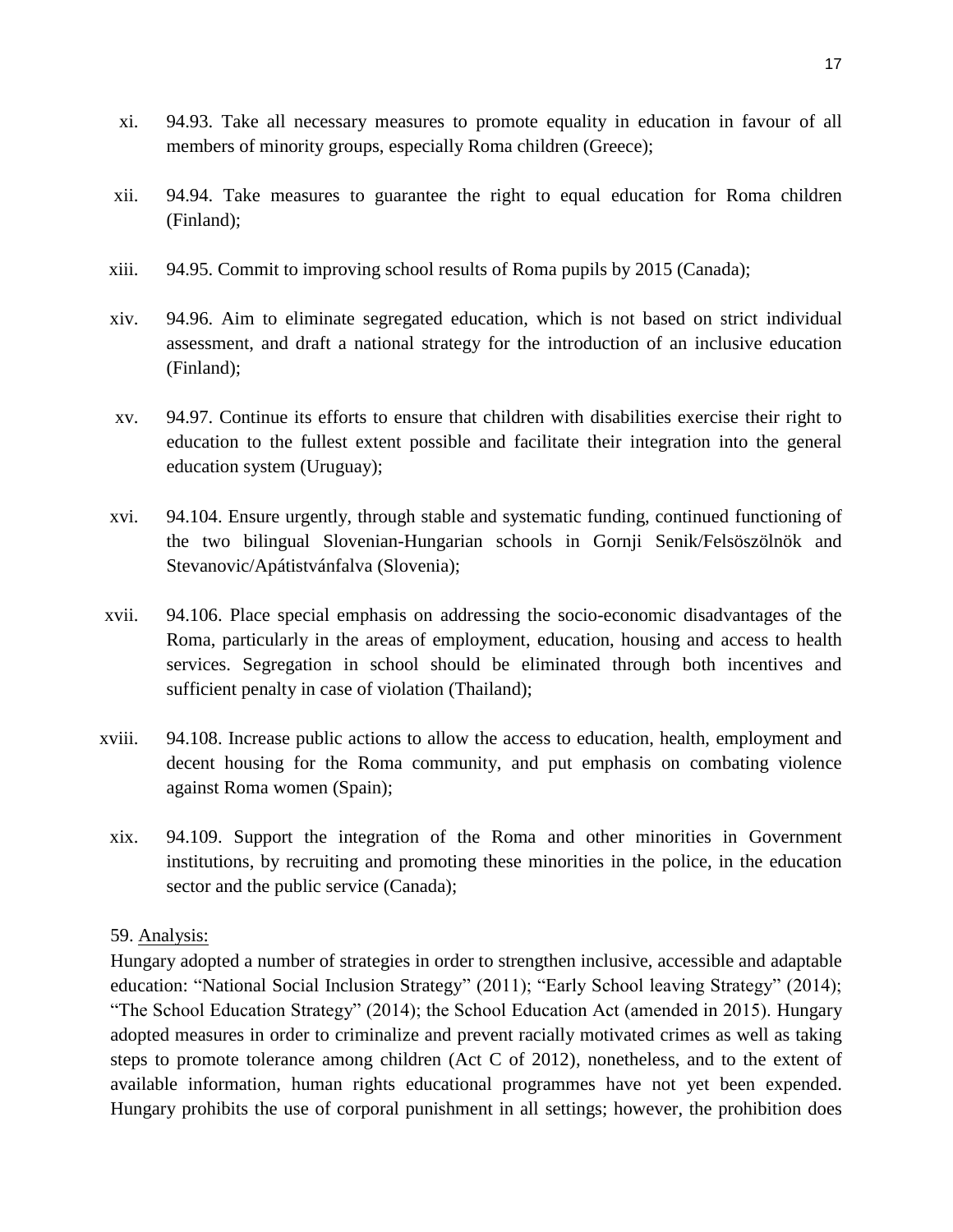not seem to be implemented in schools. Hungary issued a "zero tolerance policy" towards anti-Semitism and anti-Roma attitudes and is also putting in place inclusive programs toward the Roma population such as the "National Social Inclusion Strategy planned for 2015-2017". Although Hungary supported the related recommendation, the issue of reducing stereotypes toward women in society throughout education does not appear to have been dealt with yet (according to available information).

## 60. Specific Recommendations:

 $\overline{\phantom{a}}$ 

- 1. Hungary should be encouraged to further submit state reports for the periodic consultations of UNESCO's education related standard-setting instruments (it is to be noted with satisfaction that Hungary submits regularly periodic reports regarding the Convention against discrimination in education)
- 2. Hungary should be encouraged to take further measures to educate the public about equality and non-discrimination and to expand its programmes regarding human rights education in schools.
- 3. Hungary should be encouraged to continue providing special education through adaptable programmes for children with disabilities and disadvantaged groups
- 4. Hungary should be encouraged to further develop inclusive educational programmes for the Roma population and actively promote their integration in the society
- 5. Hungary should be encouraged to continue its efforts in preventing discrimination against girls and women in education as well as condemning such discriminations in all settings

### **Culture rights**

61. As a State Party to the Convention concerning the Protection of the World Cultural and Natural Heritage (1972), the Convention for the Safeguarding of the Intangible Cultural Heritage  $(2003)^{37}$ , and the Convention on the Protection and Promotion of the Diversity of Cultural Expressions  $(2005)^{38}$ , Hungary is encouraged to fully implement the relevant provisions that promote access to and participation in cultural heritage and creative expressions and, as such, are conducive to implementing the right to take part in cultural life as defined in article 27 of the Universal Declaration of Human Rights and article 15 of the

<sup>&</sup>lt;sup>37</sup>Periodic report available at: [C:\Users\k\\_dagg\Documents\Hungary report 2003 Convention.pdf.](file:///C:/Users/k_dagg/Documents/Hungary%20report%202003%20Convention.pdf)

<sup>&</sup>lt;sup>38</sup>Periodic report available at: [file:///C:/Users/k\\_dagg/Downloads/Hungary\\_Report\\_OwnFormat\\_EN\\_2012.pdf.](file:///C:/Users/k_dagg/Downloads/Hungary_Report_OwnFormat_EN_2012.pdf)